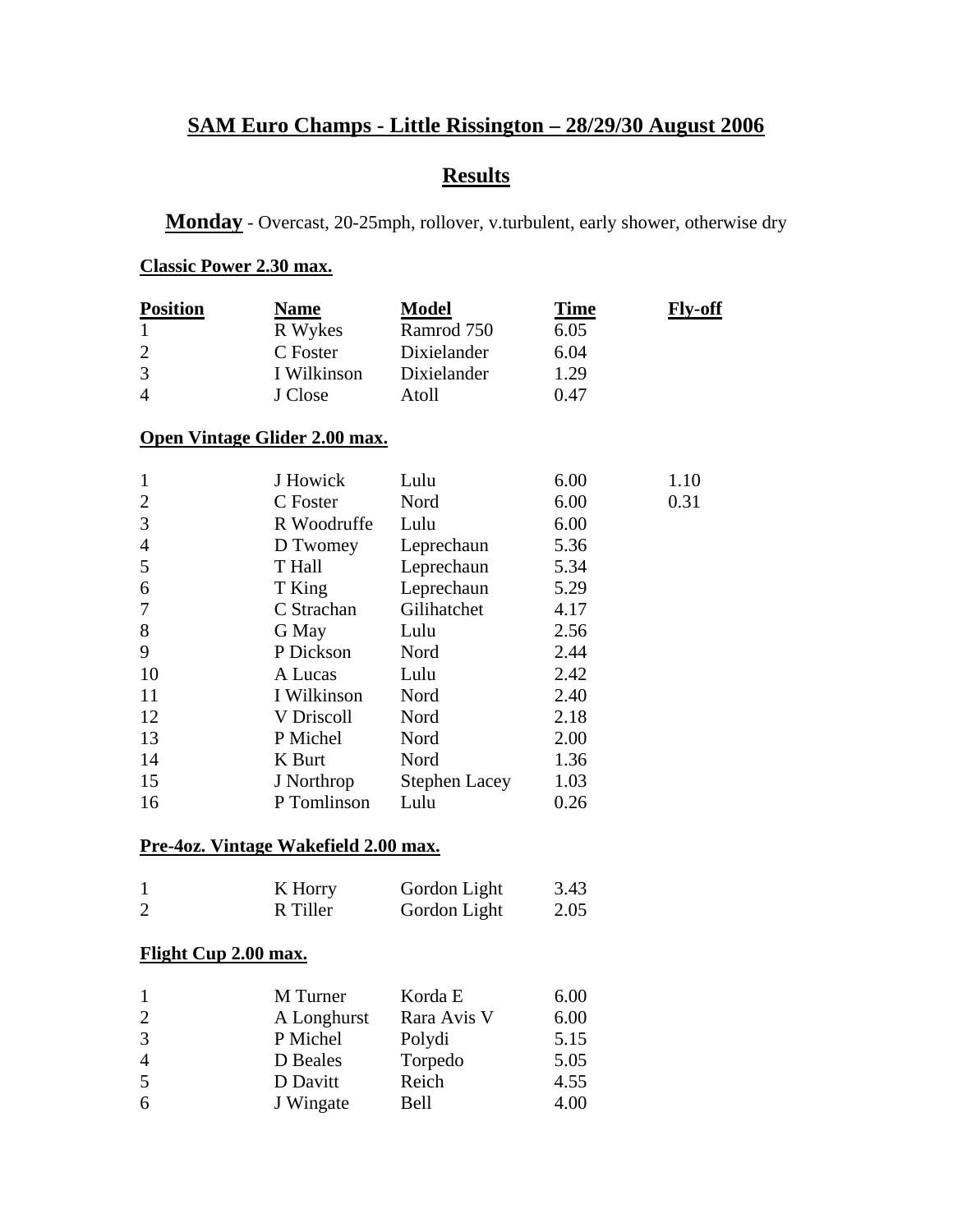### **Radislav Rybak Glider 2.00 max.**

| $\mathbf{1}$   | A Crisp        | Corsair       | 6.00 |
|----------------|----------------|---------------|------|
| $\overline{2}$ | T King         | Revenge/Kavka | 5.42 |
| 3              | R Sabey        | Seraph        | 5.15 |
| $\overline{4}$ | <b>K</b> Bates | Seraph        | 3.52 |
| 5              | D Twomey       | <b>Snark</b>  | 2.00 |
| 6              | P Tomlinson    | Seraph        | 2.00 |
| 7              | G Beal         | Viking        | 2.00 |
| 8              | K Burt         | Nord          | 2.00 |

#### **Small Vintage Rubber 2.00 max.**

| 1              | G Beal           | Hepcat              | 6.00 | 4.39 |
|----------------|------------------|---------------------|------|------|
| 2              | J Foster         | Hepcat              | 6.00 | 4.02 |
| 3              | <b>B</b> Cleasby | Hepcat              | 6.00 | 1.48 |
| $\overline{4}$ | R Fryer          | Senator             | 6.00 | 1.31 |
| 5              | J Taylor         | Golliwock           | 5.50 |      |
| 6              | R Alban          | <b>Eager Beaver</b> | 5.19 |      |
| 7              | T Rushby         | Ace                 | 5.16 |      |
| 8              | A Evans          | Senator             | 5.15 |      |
| 9              | M Sanderson      | Senator             | 5.15 |      |
| 10             | <b>B</b> Hope    | Phony Tony          | 4.54 |      |
| 11             | V Wilson         | <b>Sky Rocket</b>   | 4.49 |      |
| 12             | T Tyson          | <b>Buckeridge</b>   | 4.00 |      |
| 13             | J White          | Scram               | 3.56 |      |
| 14             | P Jackson        | Hepcat              | 3.42 |      |
| 15             | M Pike           | Hepcat              | 3.03 |      |
| 16             | M Pressnell      | Raff V              | 2.00 |      |
| 17             | R Kimber         | <b>Jack North</b>   | 2.00 |      |
| 18             | <b>B</b> Taylor  | <b>Sky Rocket</b>   | 1.47 |      |
| 19             | S Fielding       | Senator             | 1.42 |      |
| 20             | A Longhurst      | Tops II             | 1.41 |      |
| 21             | J O'Donnell      | <b>Eager Beaver</b> | 1.38 |      |
| 22             | M Turner         | Pinnochio           | 1.21 |      |
| 23             | J Andrews        | Hepcat              | 1.09 |      |
| 24             | C Foster         | Dynamite            | 0.51 |      |

#### **Earl Stahl High Wing**

|                | C Strachan | <b>Howard Dea</b>        |
|----------------|------------|--------------------------|
| $\overline{2}$ | L Smith    | <b>Rearwin Speedster</b> |
| 3              | J Ralph    | Rearwin Speedster        |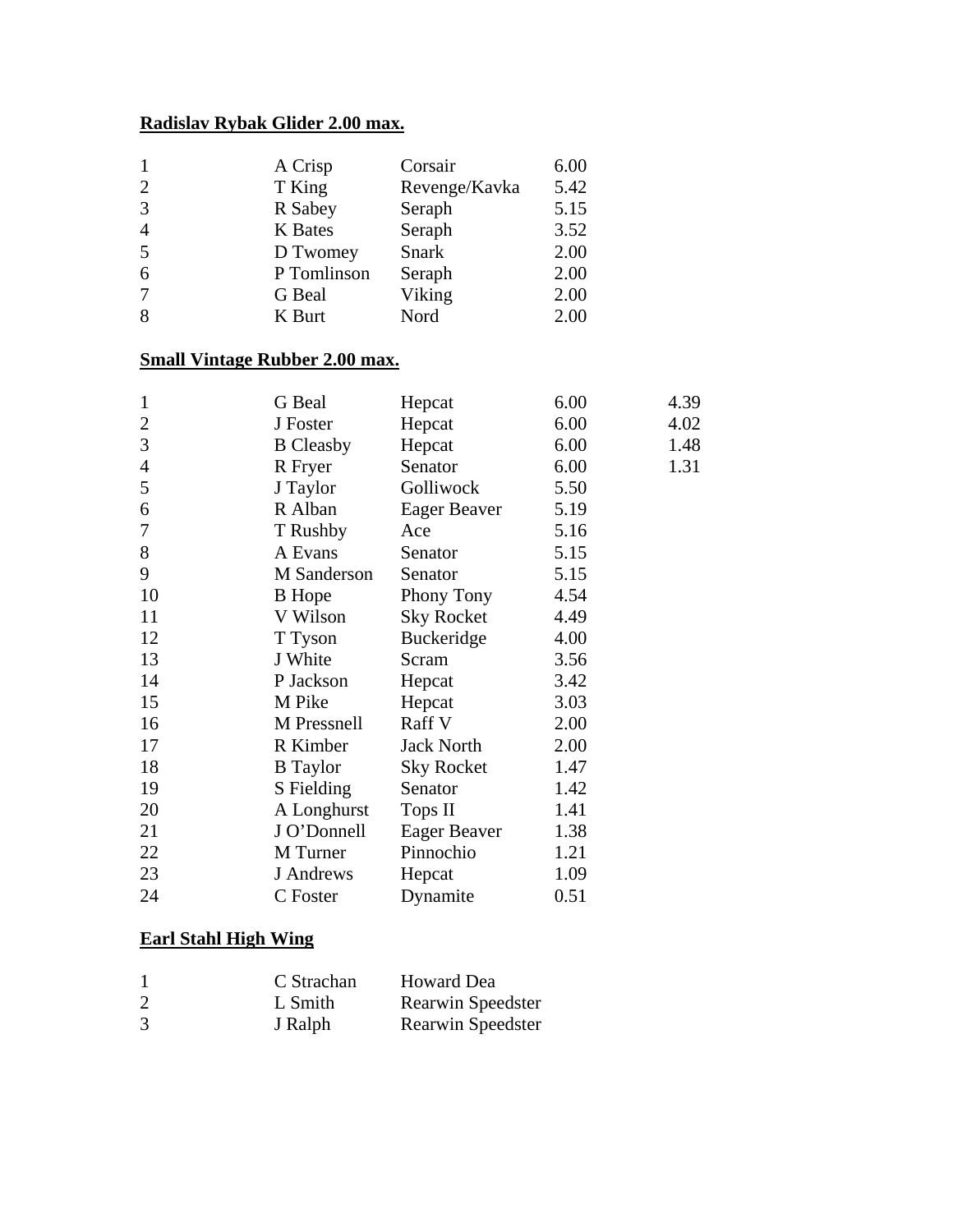#### **Earl Stahl Low Wing**

| $\mathbf{1}$   | K Horry    | Mustang          |
|----------------|------------|------------------|
| $\overline{2}$ | J Ralph    | Magister         |
| 3              | C Strachan | Mig <sub>3</sub> |

**Tuesday** - Overcast, 20-25mph, rollover, v.turbulent, 4 torrential storms, otherwise dry

#### **Large Vintage Rubber 2.00 max.**

| $\mathbf{1}$<br>$\overline{c}$<br>3<br>$\overline{4}$<br>5                                 | C Strachan<br>R Alban<br>R Elliot<br>D Davitt<br>M Marshall                                                                   | Lanzo Stick<br>Challenger<br>Lanzo Stick<br>Lanzo Stick<br>Lanzo Stick                          | 6.00<br>6.00<br>6.00<br>4.00<br>2.00                         | 4.41<br>3.48<br>2.08         |
|--------------------------------------------------------------------------------------------|-------------------------------------------------------------------------------------------------------------------------------|-------------------------------------------------------------------------------------------------|--------------------------------------------------------------|------------------------------|
|                                                                                            | <b>Jack Humphries Vintage Cabin Power 2.00 max.</b>                                                                           |                                                                                                 |                                                              |                              |
| $\mathbf{1}$<br>$\overline{2}$                                                             | S Fielding<br>J Thompson                                                                                                      | Convict<br>Cadet                                                                                | 2.13<br>2.00                                                 |                              |
| <b>Electric Precision</b>                                                                  |                                                                                                                               |                                                                                                 |                                                              |                              |
| $\mathbf{1}$<br>$\overline{2}$                                                             | T Hall-Willis<br>A Train                                                                                                      | Flea<br>Own design                                                                              | 0.12<br>0.00                                                 |                              |
|                                                                                            | Open Vintage Glider Over 50" 2.00 max.                                                                                        |                                                                                                 |                                                              |                              |
| $\mathbf{1}$<br>$\overline{c}$<br>3<br>$\overline{4}$<br>5<br>6<br>7<br>8                  | G Beal<br>C Foster<br>R Marking<br>T King<br>D Twomey<br>V Driscoll<br><b>K</b> Bates<br>T Clark<br>8 oz. Wakefield 2.00 max. | Divorian<br>Thor<br>Thor<br>Lunak/Revenge<br>Snoek<br>Archangel<br><b>Josh Marshall</b><br>Satu | 6.00<br>6.00<br>6.00<br>6.00<br>5.49<br>2.00<br>1.31<br>0.31 | 4.13<br>3.11<br>2.31<br>2.01 |
| $\mathbf{1}$<br>$\overline{\mathbf{c}}$<br>3<br>$\overline{4}$<br>5<br>6<br>$\overline{7}$ | M Turner<br>M Kemp<br>M Sanderson<br>G Ferer<br>M Howick<br>P Michel<br>R Biddlecombe                                         | Horry<br>Blomgren<br><b>KK</b> Gipsy<br>Korda<br>Korda<br>Horry<br>Contester                    | 6.00<br>6.00<br>6.00<br>5.56<br>5.13<br>5.09<br>4.23         | 2.41<br>1.52<br>1.33         |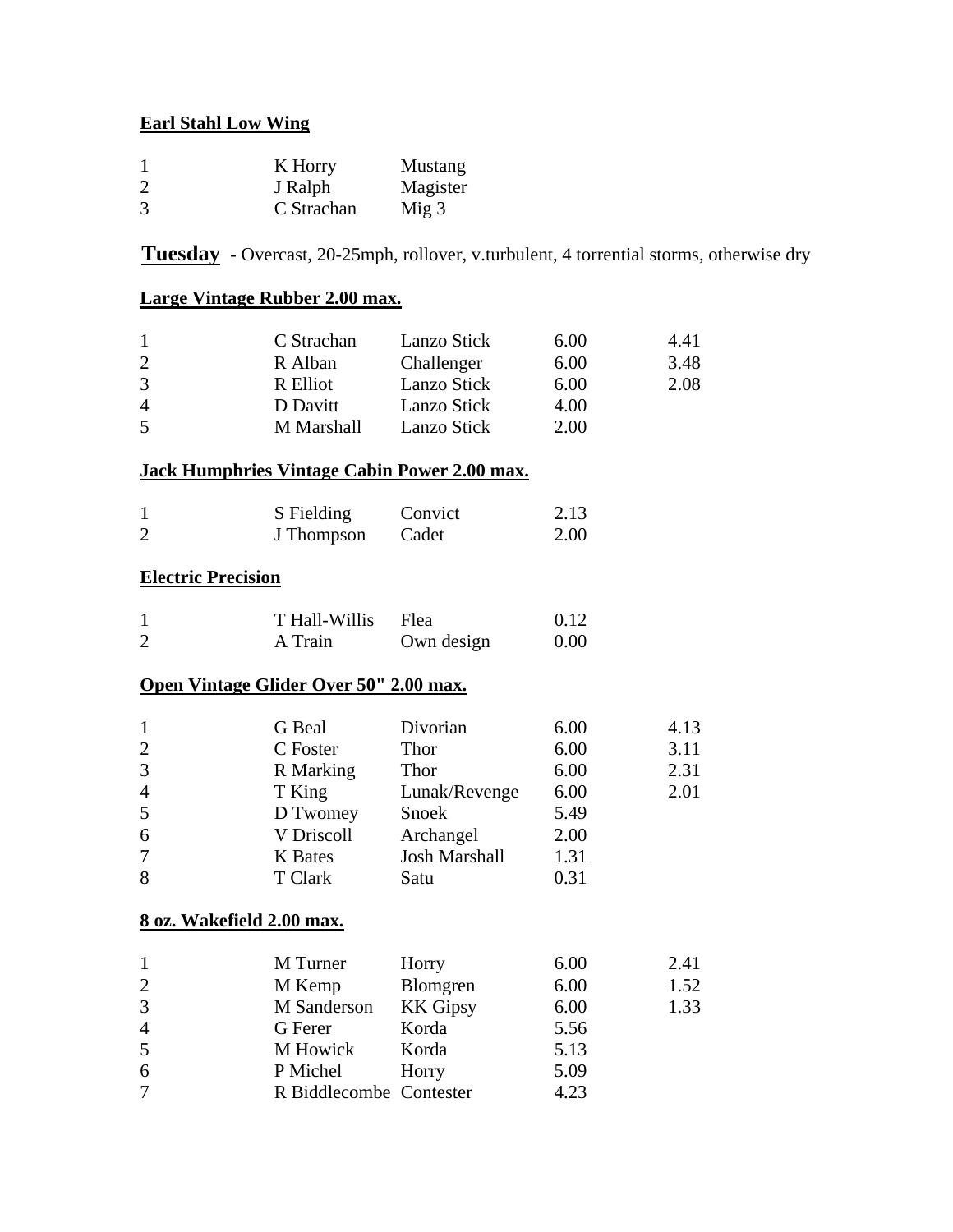| 8   | C Chapman   | Korda      | 4.00 |
|-----|-------------|------------|------|
| 9   | D Beales    | Warring's  | 3.53 |
| 10  | V Wilson    | Gutteridge | 2.00 |
| -11 | J O'Donnell | New Look   | 0.26 |

#### **Vintage Rubber Under 25" 1.30 max.**

| $\mathbf{1}$   | J Godden            | F A Moth    | 4.30 |
|----------------|---------------------|-------------|------|
| $\overline{2}$ | C Strachan          | Fledgling   | 4.30 |
| 3              | D Beales            | Tubby II    | 3.40 |
| $\overline{4}$ | P Jackson           | Fledgling   | 3.36 |
| 5              | R Tiller            | Felix       | 3.08 |
| 6              | J Wingate           | Pioneer     | 3.00 |
| 7              | R Tiller            | Fledgling   | 2.57 |
| 8              | <b>K</b> Bates      | Frog Goblin | 2.40 |
| 9              | <b>B</b> Taylor     | Eaglet      | 2.22 |
| 10             | <b>B</b> Hope       | Tubby II    | 2.00 |
| 11             | <b>B</b> Stitchbury | Frog Sprite | 1.21 |
| 12             | J Clampitt          | Hump II     | 0.39 |
| 13             | J Down              | Achilles    | 0.04 |
|                |                     |             |      |

**Wednesday** – Fine and sunny, 5-10mph gradually increasing, mostly smooth, dry

## **Classic Glider 2.30 max.**

| $\mathbf{1}$   | C Foster       | Caprice    | 7.28 |
|----------------|----------------|------------|------|
| $\overline{2}$ | R Audley       | Corsair    | 7.01 |
| 3              | T Clark        | Seraph     | 6.49 |
| $\overline{4}$ | G Beal         | Optimist   | 6.34 |
| 5              | <b>K</b> Bates | Seraph     | 6.28 |
| 6              | R Sabey        | Seraph     | 6.22 |
| 7              | J Arnott       | Inchworm   | 6.18 |
| 8              | V Driscoll     | Flamingo   | 6.06 |
| 9              | M Howick       | Quicky     | 5.40 |
| 10             | G May          | Omega      | 5.29 |
| 11             | P Tomlinson    | La Mouette | 5.26 |
| 12             | A Crisp        | Corsair    | 5.15 |
| 13             | T King         | Kavka      | 5.14 |
| 14             | J Taylor       | Penumbra   | 4.54 |
| 15             | T Hall         | Caprice    | 4.01 |
| 16             | E Ashcroft     | Shorty     | 3.34 |
| 17             | D Twomey       | Egret      | 3.12 |
| 18             | J Northrop     | Optimist   | 1.45 |
|                |                |            |      |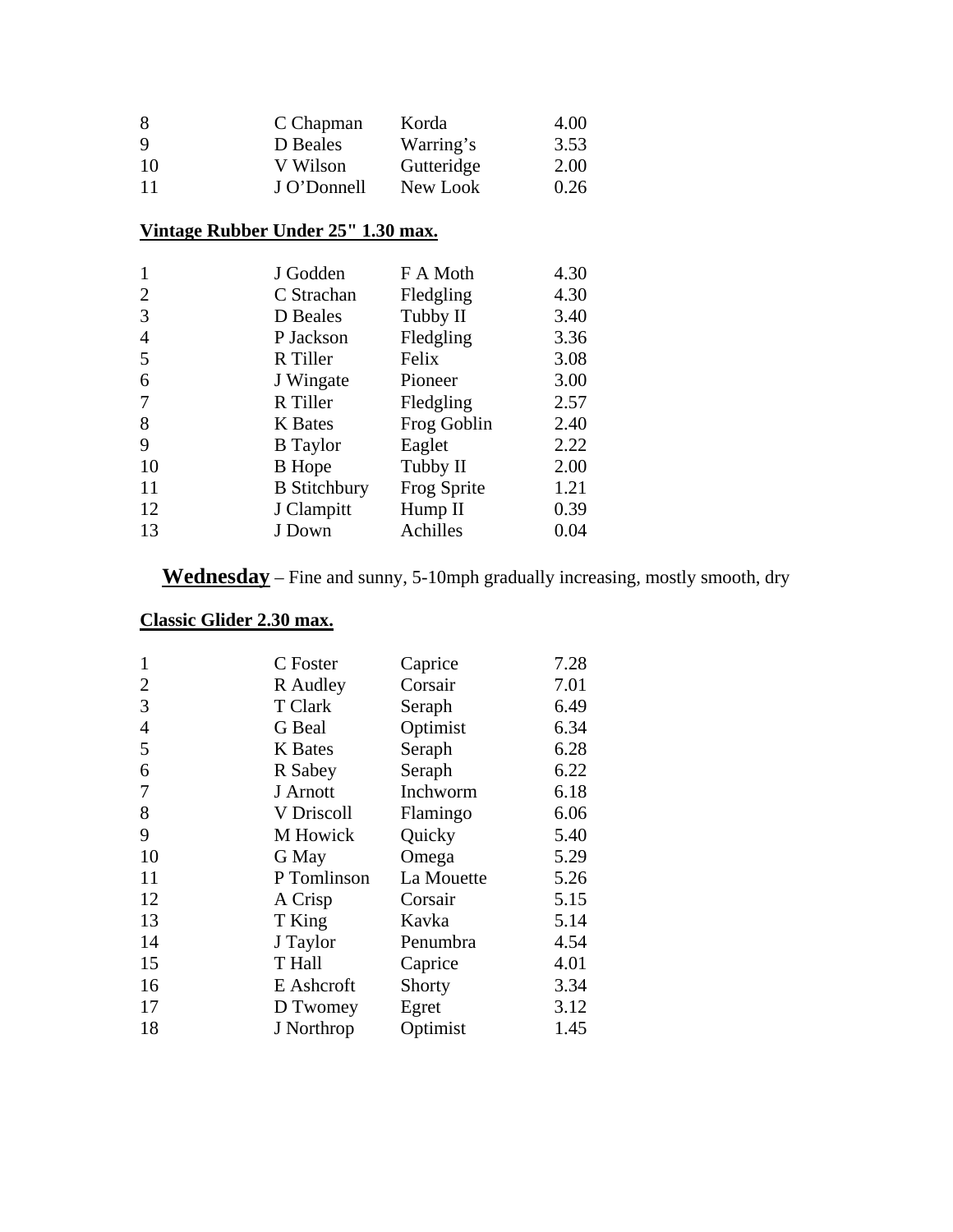### **Middle Wallop Bowl**

| $\mathbf{1}$<br>$\overline{c}$ | R Tiller<br>M Rainer         | Tigermoth<br>Taylorcraft | 232.60<br>180.00 |      |
|--------------------------------|------------------------------|--------------------------|------------------|------|
| 3                              | R Tiller                     | Arado                    | 142.50           |      |
| 4                              | T Hall-Willis                | Auster                   | 106.80           |      |
| 5                              | L Smith                      | Tigermoth                | 86.40            |      |
|                                | <u>A-Frame Mass Launch</u>   |                          |                  |      |
| $\mathbf{1}$                   | J Clampitt                   | <b>Simmers</b>           | 4.29             |      |
| $\overline{\mathbf{c}}$        | T Thorn                      | <b>Burnham</b>           | 3.57             |      |
| 3                              | R Tiller                     | <b>Burnham</b>           | 2.13             |      |
| $\overline{4}$                 | J Taylor                     | <b>Burnham</b>           | 0.17             |      |
|                                | Vintage Coupe 2.00 max.      |                          |                  |      |
| $\mathbf{1}$                   | J O'Donnell                  | Jump-bis                 | 6.00             | 2.27 |
| $\overline{c}$                 | R Alban                      | Fuit III                 | 6.00             | 1.08 |
| 3                              | P Tolhurst                   | Fuit III                 | 5.27             |      |
| $\overline{4}$                 | T Tyson                      | Jump-bis                 | 5.26             |      |
| 5                              | M Dixon                      | Jump-bis                 | 5.21             |      |
| 6                              | D Davitt                     | Jump-bis                 | 5.09             |      |
| 7                              | R Taylor                     | Fuit                     | 5.07             |      |
| 8                              | R Elliott                    | Etieuvre                 | 4.45             |      |
| 9                              | V Wilson                     | Michel Etieuvre          | 4.42             |      |
| 10                             | M Marshall                   | Lozigolo                 | 4.28             |      |
| 11                             | A Crisp                      | Templier                 | 4.02             |      |
| 12                             | K Taylor                     | Fuit III                 | 3.33             |      |
| 13                             | A Longhurst                  | Macaon                   | 1.35             |      |
| 14                             | S Lacey                      | Attair                   | 1.22             |      |
| 15                             | C Chapman                    | Fuit III                 | 1.19             |      |
| 16                             | R Fryer                      | Michel Etieuvre          | 0.59             |      |
| 17                             | R Marking                    | Macaon                   | 0.44             |      |
|                                | Open Vintage Power 2.30 max. |                          |                  |      |
| 1                              | R Wykes                      | <b>Flying Pencil</b>     | 7.30             | 4.30 |
| $\mathcal{L}$                  | T Shanhard                   | Le Timide                | 7.30             | 2.32 |

|                | IN WYNUS   | TTYING TURIT | 1.50 | T.U  |
|----------------|------------|--------------|------|------|
| $\overline{2}$ | T Shepherd | Le Timide    | 7.30 | 2.33 |
| 3              | S Fielding | Super Stuff  | 7.12 |      |
| 4              | T Rogers   | Rapier       | 6.40 |      |
| 5              | J Close    | Swayback     | 3.11 |      |
| 6              | J Thompson | Zeek         | 2.25 |      |